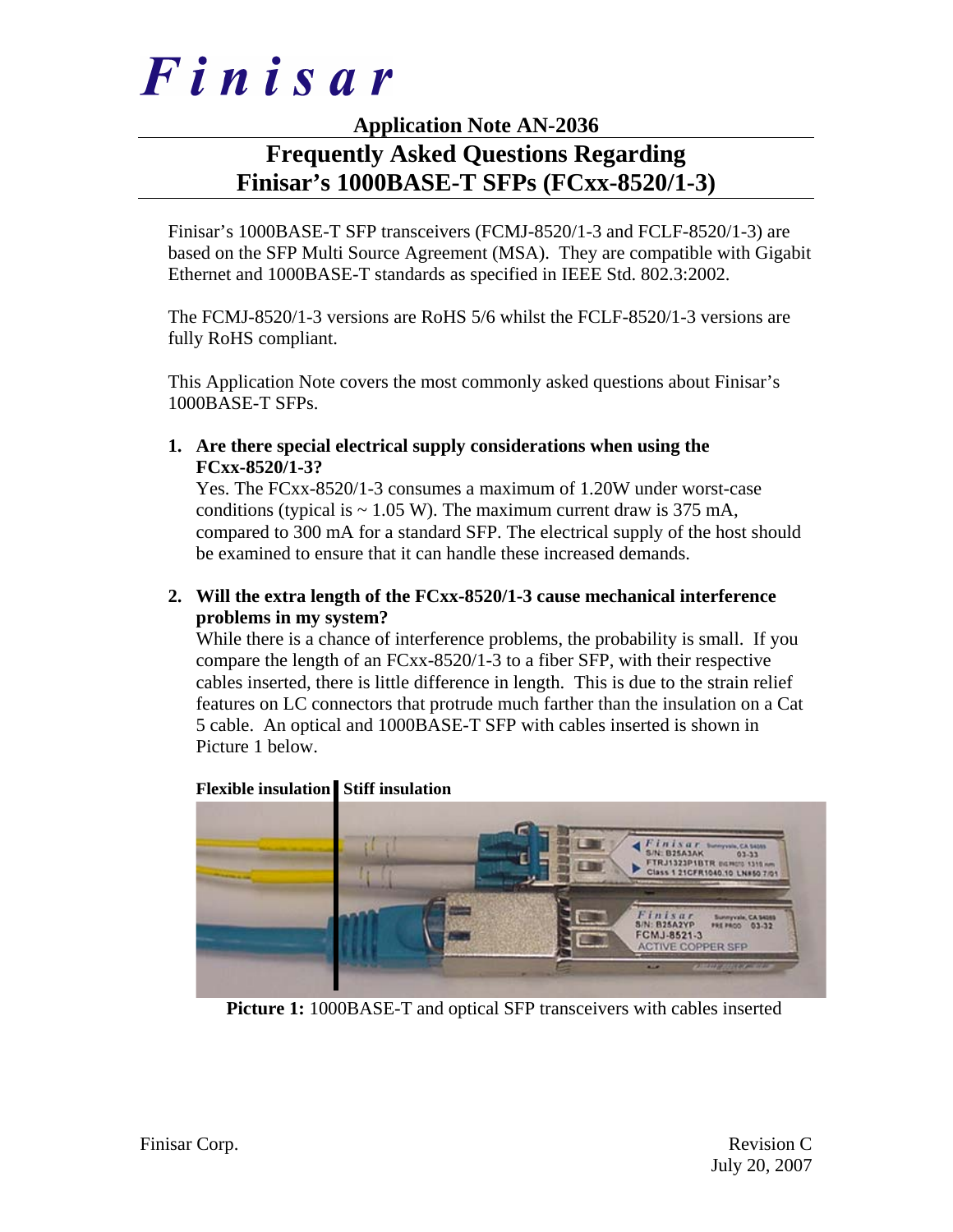# **3. What cable type is recommended for use with the FCxx-8520/1-3?**

The FCxx-8520/1-3 was designed to operate using standard Cat 5 cable that has been configured per IEEE802.3:2002. You can safely use Cat 5e or Cat 6 cables, as these are improved versions of Cat 5. For short cable runs, with intricate routing, stranded cable is recommended, as it is more flexible.

# **4. What is the PHY and how can it be accessed?**

The Finisar FCxx-8520/1-3 uses the Marvell 88E1111 Rev. B0 Physical Layer IC (PHY) to convert between the serial interface and 1000BASE-T interfaces. This chip has a number of useful features available on internal registers that can be accessed via the 2-wire bi-directional serial interface at address 0xAC. Each register is 2 bytes wide and details for accessing the register can be found at http://www.marvell.com .

# **5. What is SGMII mode?**

SGMII is a mode of communication between the MAC and PHY to allow for 10/100/1000BASE-T operation. In 100BASE-TX mode, the MAC still transmits to the PHY at 1.25 Gb/sec, but each byte is repeated 10 times. The PHY then converts this repeated data to 100BASE-TX format. The process is the same in 10BASE-T mode but each byte is repeated 100 times.

## **6. How do you configure the module for 10/100/1000BASE-T operation including RxLOS functionality at all three data rates?**

Only the FCxx-8520-1 has RxLOS functionality, for details on how to enable trirate functionality please refer to the table below. The FCxx-8520/1-3 can be used with a SGMII rev. 1.5 interface (without clocks). This interface supports 10, 100 and 1000 BASE-T modes of operation, as mentioned above. The table below shows how to enable SGMII and advertise all speeds and full/half-duplex using register writes to the PHY over the 2-wire serial interface (see Question 4). A simple power cycle will return the module to default operation.

| <b>PHY Address: 0xAC</b>                                      |                   |                                         |  |
|---------------------------------------------------------------|-------------------|-----------------------------------------|--|
| Register Address                                              | <b>Write Data</b> | <b>Description</b>                      |  |
| $\vert$ 0x1B                                                  | 0x9084            | Enable SGMII mode                       |  |
| $\vert$ 0x09                                                  | 0x0F00            | Advertise 1000BASE-T Full/Half-Duplex   |  |
| $\log 00$                                                     | 0x8140            | <b>Apply Software Reset</b>             |  |
| $\log 04$                                                     | 0x0DE1            | Advertise 100/10BASE-T Full/Half-Duplex |  |
| $\log 00$                                                     | 0x9140            | <b>Apply Software Reset</b>             |  |
| For RxLOS pin of FCxx-8520-3 to function at 10/100/1000BASE-T |                   |                                         |  |
| $\sqrt{0x18}$                                                 | 0x4108            | Enable RxLOS pin at 10/100/1000BASE-T   |  |

# **7. What is auto-negotiation?**

Auto-Negotiation is the communication or handshake between two remote devices to determine if the two devices can transfer data to one another and, if so, the specifics of data transfer such as data rate, flow control, and duplex traffic.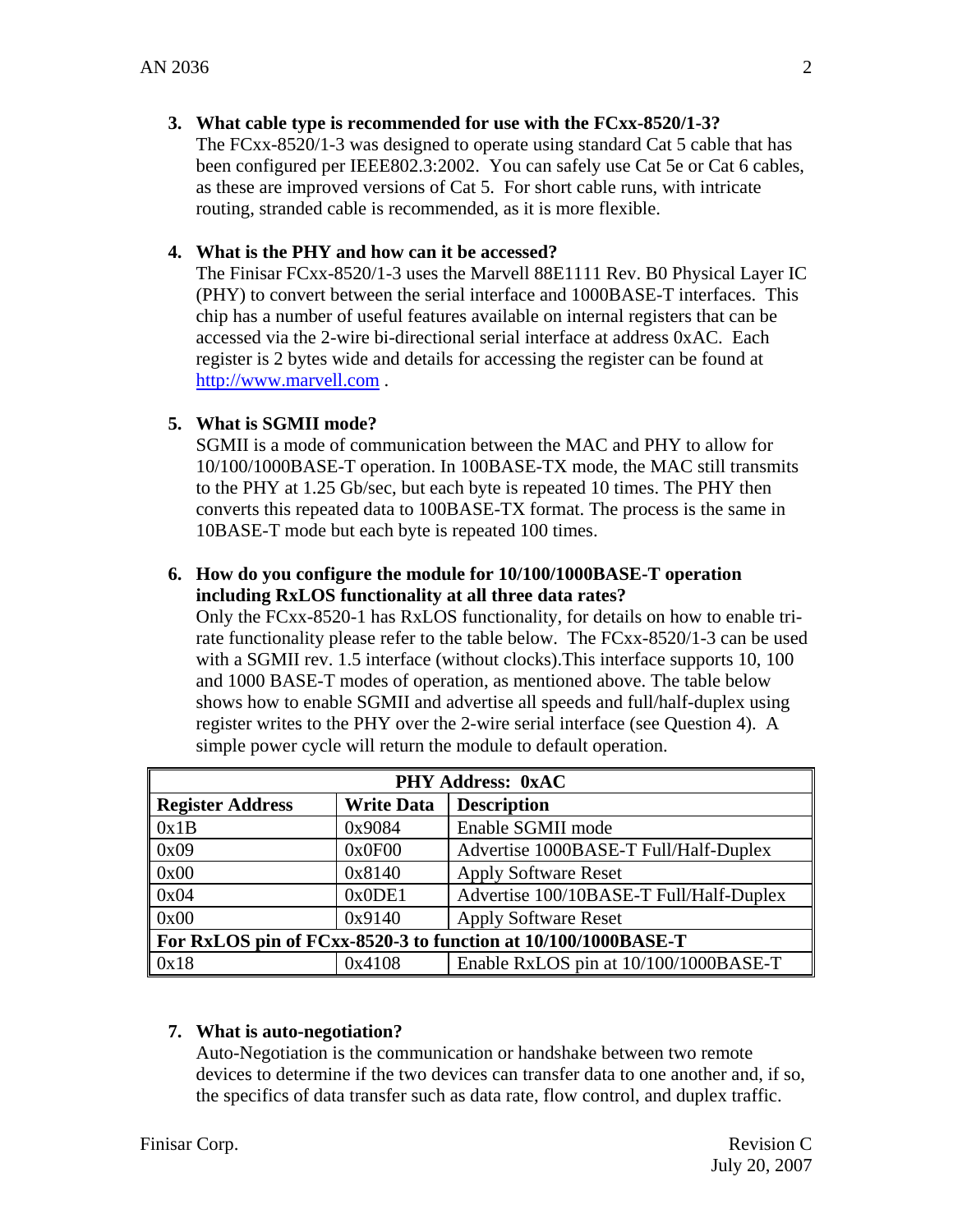# **8. What does 1000BASE-T or 1000BASE-X mean?**

This designation is defined in IEEE802.3:2002. The "1000" in the designation refers to the transmission speed of 1000 Mbps. The "BASE" refers to BASE band signaling, indicating that only Ethernet signals are carried on the medium. The "T" represents twisted-pair copper cable (for example Cat 5), and the "X" represents fiber optic cable.

# **9. What is the difference between 1000BASE-T and 1000BASE-X autonegotiation?**

1000BASE-T auto-negotiation is conducted over the Cat 5 cable between the two 1000BASE-T devices (see Figure 1 below). 1000BASE-X auto-negotiation is typically conducted between two host systems over fiber. In the case where FCxx-8521-3's are installed in the host systems, the 1000BASE-X autonegotiation information is used to set the configuration options the FCxx-8521-3 advertises during 1000BASE-T auto-negotiation (see Question 11 below).



**Figure 1:** Link configuration of the FCxx-8521-3

## **10. What is the difference between the FCxx-8521-3 and the FCxx-8520-3?**

The FCxx-8521-3 is designed to be a 1000BASE-X compliant device that functions properly in any slot designed for optical SFP's, with no hardware or software changes to the host system. The PHY is configured to perform 1000BASE-X auto-negotiation with the host system (see Question 11). The FCxx-8521-3 does not have link detection circuitry—the RxLOS pin is internally grounded.

The FCxx-8520-3 is similar to the FCxx-8521-3, but the 1000BASE-X autonegotiation is disabled. For this device to operate, auto-negotiation should also be disabled in the host system. In the FCxx-8520-3, the RxLOS pin functions as a link indicator—RxLOS is asserted when the 1000BASE-T link is lost. Typically, this device is used in systems where the host cannot determine the link status without using RxLOS as a link indicator.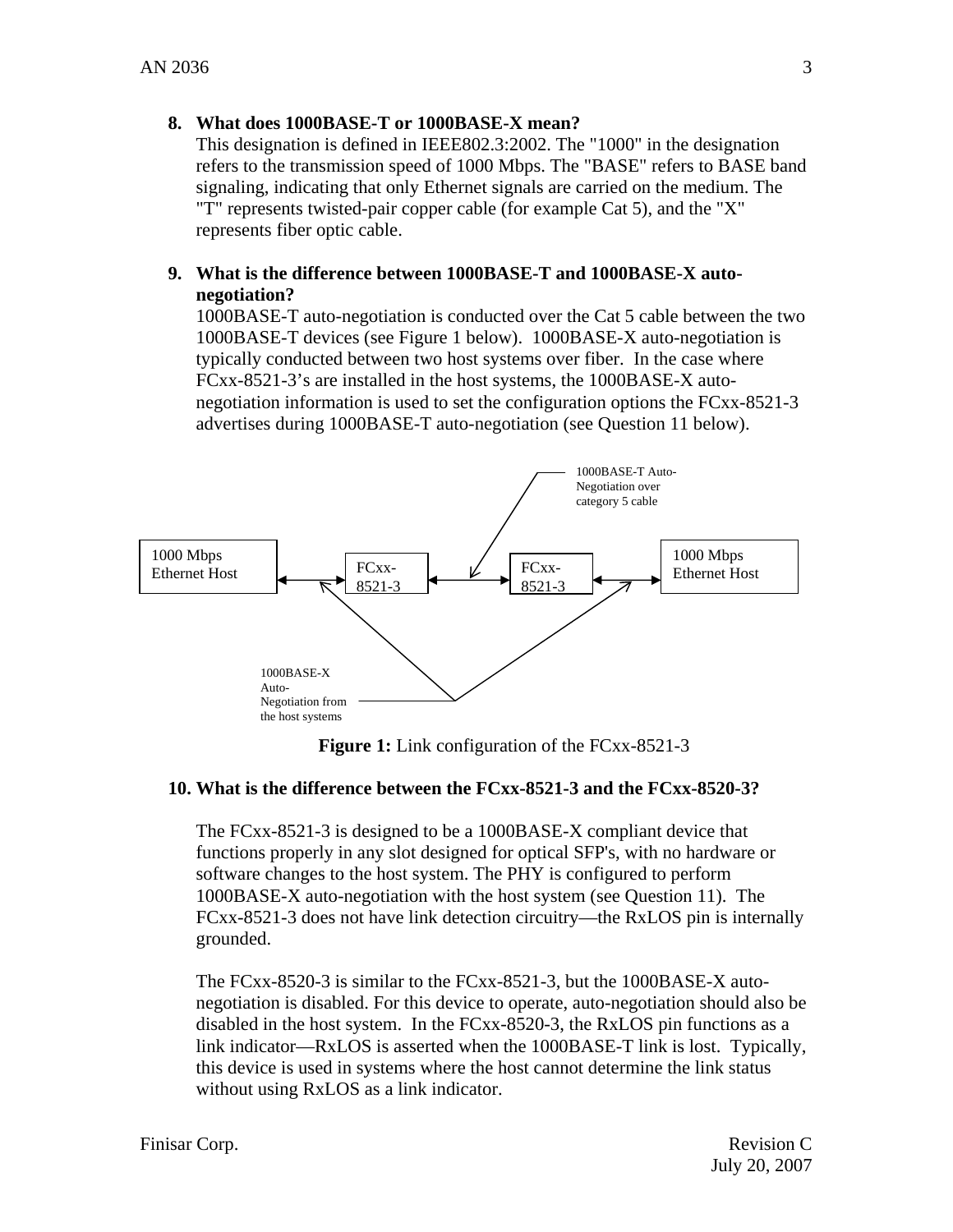# **11. Does the FCxx- 8521-3 support 1000BASE-X auto-negotiation from the host system?**

The 1000BASE-X auto-negotiation from the host systems is supported and should be enabled when using the FCxx-8521-3. This is not the case for the FCxx-8520- 3, in which auto-negotiation must be disabled in the host system or a link cannot be established.

| <b>PHY Address: 0xAC</b> |                   |                            |  |  |
|--------------------------|-------------------|----------------------------|--|--|
| Register Address         | <b>Write Data</b> | <b>Description</b>         |  |  |
| 0x16                     | 0x0001            | Select Fiber Register Bank |  |  |
| 0x00                     | 0x8140            | Disable Auto-negotiation   |  |  |
| 0x16                     | 0x0000            | Return to Cu Register Bank |  |  |

## **12. How do I disable 1000BASE-X auto-negotiation on the FCxx-8521-3?**

#### **13. How do I enable 1000BASE-X auto-negotiation on the FCxx-8520-3?**

If the system using an FCxx-8520-3 is compatible with 1000BASE-X autonegotiation, this feature can be enabled as shown in the below table. Please note that depending on how the RxLOS signal is used by the system, enabling this feature might cause an interface problem with the host system.

| <b>PHY Address: 0xAC</b> |                   |                            |  |
|--------------------------|-------------------|----------------------------|--|
| Register Address         | <b>Write Data</b> | <b>Description</b>         |  |
| 0x16                     | 0x0001            | Select Fiber Register Bank |  |
| 0x00                     | 0x9140            | Enable Auto-negotiation    |  |
| 0x16                     | 0x0000            | Return to Cu Register Bank |  |

## **14. Does the host system need to support 1000BASE-T auto-negotiation?**

No, the 1000BASE-T auto-negotiation is fully supported by either module (FCxx-8520/1-3). The FCxx-8521-3 uses the 1000BASE-X auto-negotiation information it receives from the host to adjust the configuration options that it advertises during copper auto-negotiation.

# **15. When using the FCxx-8521-3, does the host know that it is driving a copper transceiver?**

No, to the host system, Finisar's FCxx-8521-3 will appear to be a fiber transceiver. From the host's perspective, acknowledgements received during the 1000BASE-X auto-negotiation process are coming from the remote link partner even though they are coming from the FCxx-8521-3.

# **16. When using the FCxx-8521-3, what keeps the 1000BASE-X auto-negotiation from finishing before the 1000BASE-T auto-negotiation?**

The FCxx-8521-3 will hold back acknowledgement to the host until the copper auto-negotiation (1000BASE-T AN) is resolved, and then it will send the 1000BASE-X auto-negotiation advertisements and acknowledgement information. This way, the host can complete 1000BASE-X auto-negotiation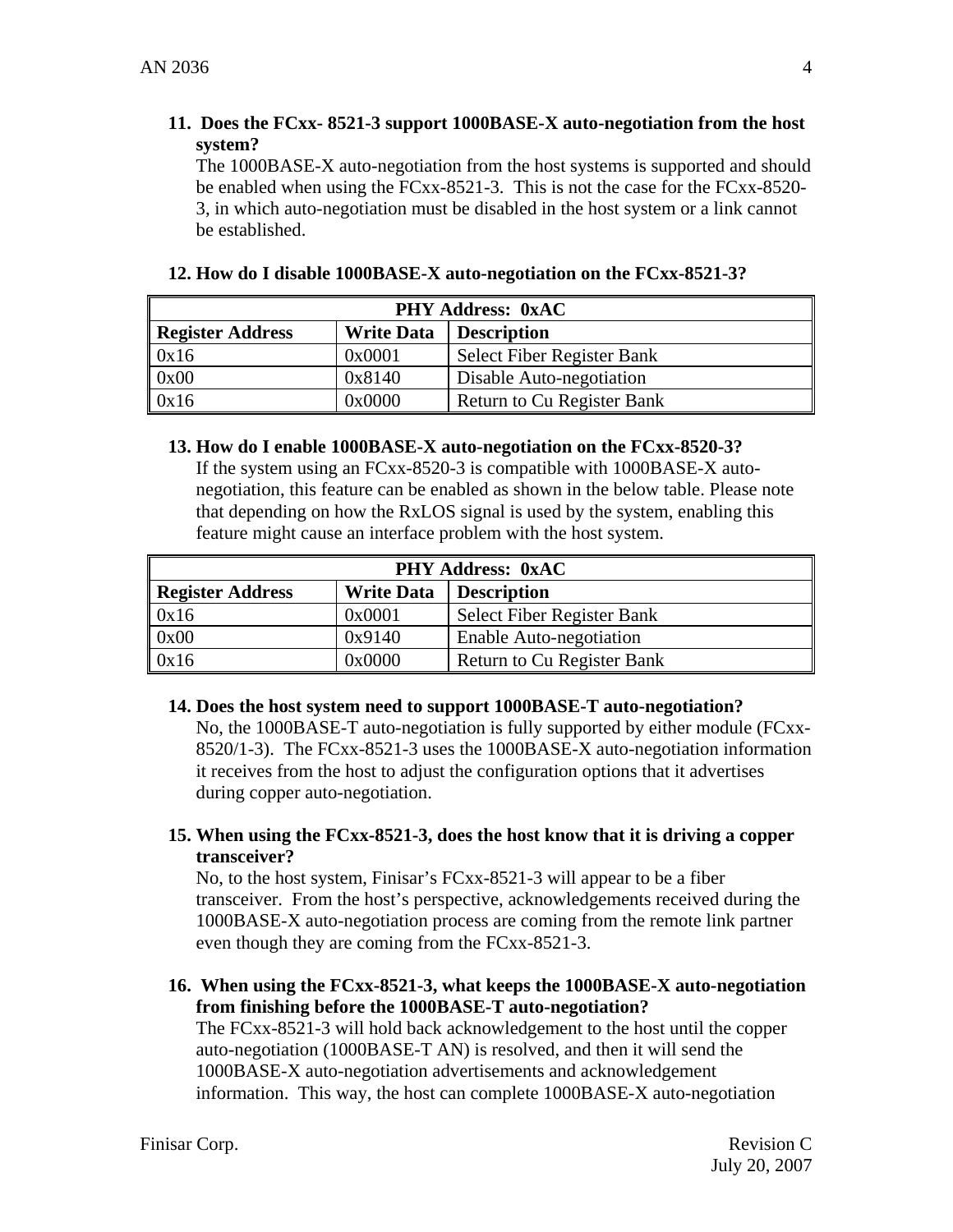without knowing copper auto-negotiation was involved. This process will slow down 1000BASE-X auto-negotiation, because it will be delayed until the 1000BASE-T auto-negotiation is complete (<3 seconds).

**17. How are abilities resolved between the host and the FCxx-8521-3 during auto-negotiation?** 

The module PHY is able to incorporate the host system's abilities in the cableside auto-negotiation. More specifically, the module PHY first receives the abilities from the host system during 1000BASE-X auto-negotiation, but the 1000BASE-X auto-negotiation is not yet allowed to complete and no abilities are passed to the host system. The PHY then incorporates the host system's abilities into the 1000BASE-T auto-negotiation. Finally, the result of the 1000BASE-T auto-negotiation is passed on to the host system and the 1000BASE-X autonegotiation is allowed to complete. The resolution of the 1000BASE-T autonegotiation will therefore be compatible with the resolution of the 1000BASE-X auto-negotiation.

**18. Since RxLOS is grounded on the FCxx-8521-3, what indication is there to determine whether the link is functioning or not?** 

If the host is receiving idles, /I/ ordered sets, from the FCxx-8521-3 then the link is good. If the host is receiving auto-negotiation coded words, /C/ ordered sets, or random data then the link is down. You can also access the PHY at register 0x11, bit 10 for real time link indication. 1=Link up, 0=Link down.

**19. Your data sheet indicates that the FCxx-8520/1-3 is set to "Preferred Master" mode. What does this mean?** 

In 1000 BASE-T, one of the link partners becomes the master, and the other becomes the slave. The master uses its local clock to transmit data on the Cat 5 cable, while the slave uses the clock recovered from the data received from its link partner. During 1000BASE-T auto-negotiation, the link partners agree to 10/100/1000 Mb/s operation, and determine who is the master and who is the slave. Forcing master or slave mode can cause conflicts, so FCxx-8520/1-3's are set to preferred master mode. If both link partners advertise the same preference, a pseudo random number generator will determine the master/slave choice.

# **20. The FCxx-8520/1-3 data sheet indicates that TX\_FAULT is not supported. What does this mean?**

Pin 2 on the SFP connector is specified as the TX\_FAULT output. In optical SFP's, the TX\_FAULT pin is often used to indicate a possible eye-safety condition, and the pin is driven high under a set of transmitter conditions specified by the manufacturer. For electrical SFP's, this functionality is of no value. The TX FAULT pin is permanently grounded on the FCxx-8520/1-3.

## **21. Can you provide greater detail on PHY registers?**

The Marvell datasheet for the 88E1111 is confidential, and you must register at the Marvell extranet at http://www.marvell.com to gain access.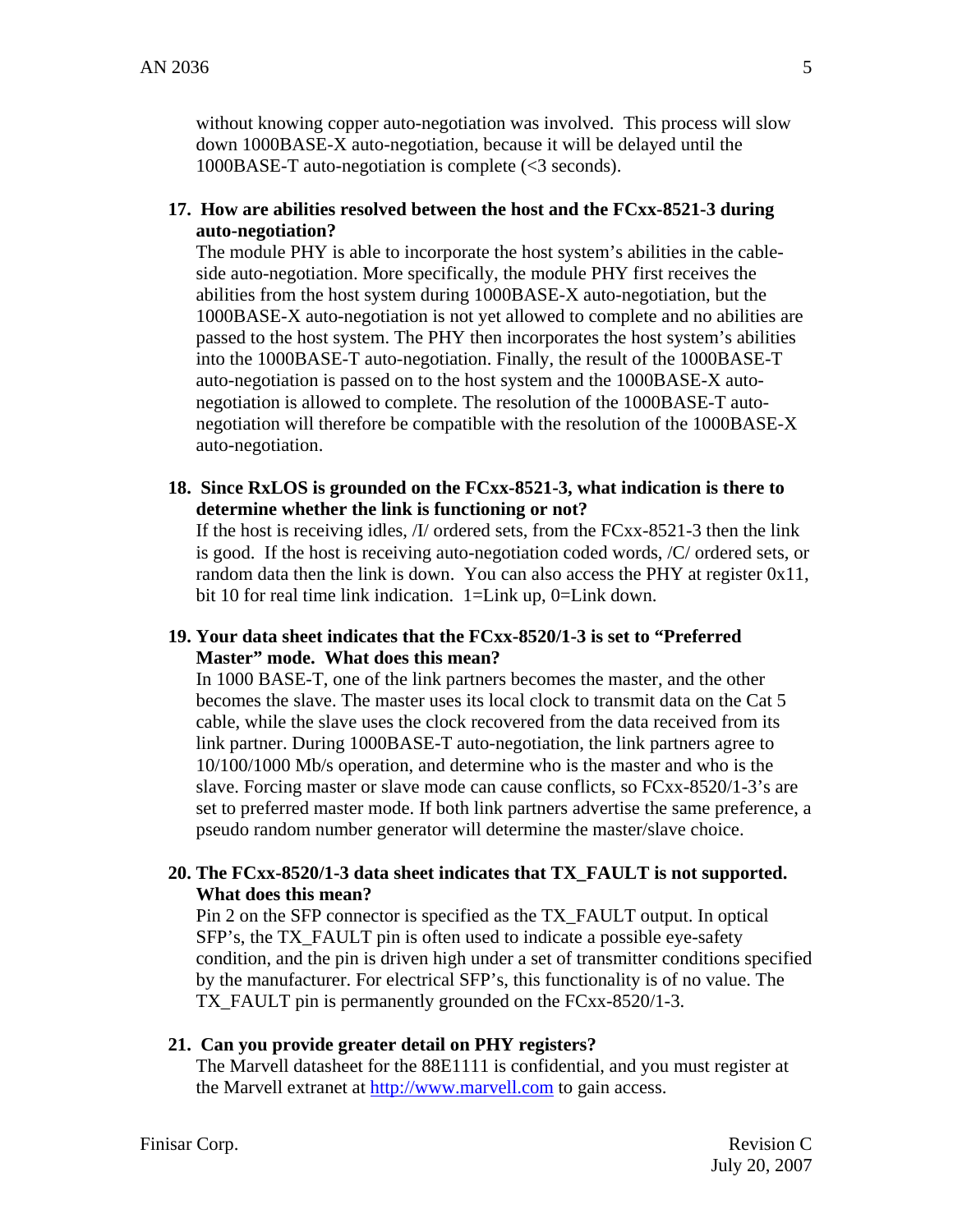**22. Is external loopback possible for this module, and do you have any other recommendations to aid in testing and debugging?** 

Although the PHY does have a test mode for external loopback, the regular operation of the PHY must be severely modified to work with an external loopback cable. By design all 1000BASE-T PHYs cancel the effects of their own transmissions from the received signals, also called Near End Cross Talk (NEXT) canceling. If line A is connected to line B, the crosstalk between the lines becomes 100%, and the PHY will automatically cancel the entire signal. Therefore, to enable external loopback, the NEXT canceling must be disabled, which can then make debugging, and testing ineffective.

Finisar recommends using line loopback and internal loopback for testing and debugging purposes in 1000BASE-T mode. This mode still requires that the PHY is reconfigured, but not in a way that could disguise problems in the system.

## **23. How does Line Loopback mode work?**

Line loopback allows a link partner to send frames into the PHY to test transmit and receive data paths. Frames sent from a link partner into the PHY, before reaching the MAC interface pins are looped back and sent out on the line side. The link partner thus receives its own frames.

To enable line loopback, the Finisar FCxx-8520/1-3 must first establish copper link with another link partner. If auto-negotiation is enabled, both link partners should advertise the same speed and full duplex. If auto-negotiation is disabled, both link partners need to be forced to the same speed and full duplex. Once link is established, enable the line loopback mode by writing to register 0x14 bit 14.

 $0x14$  bit  $14 = 1$  (Enable line loopback)  $0x14$  bit  $14 = 0$  (Disable line loopback)

Once the line loopback is enabled, the link partner can send data into the PHY.



RJ45 Cable

**Figure 2:** Line Loopback Setup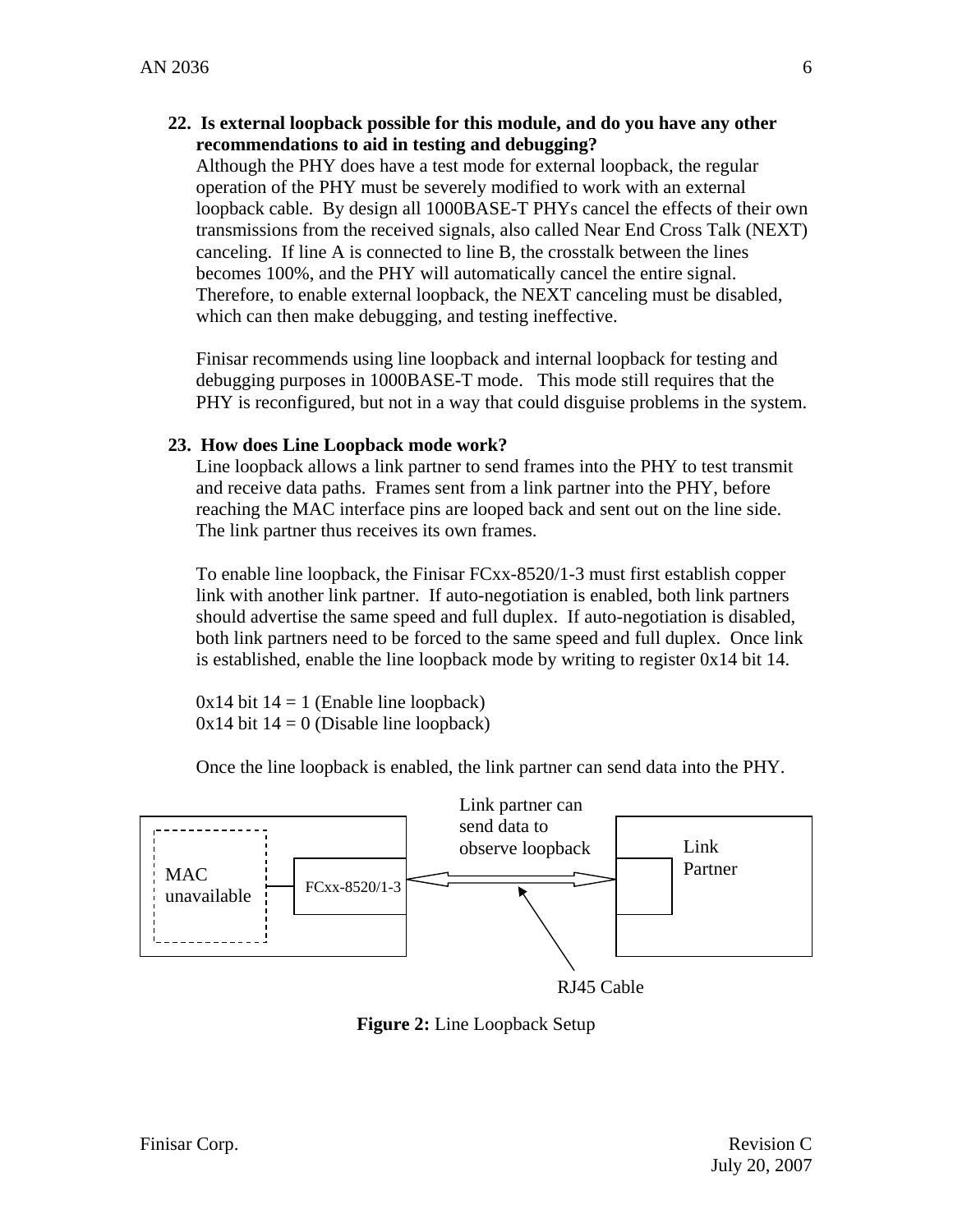# **24. How do you configure the module for internal loopback testing?**

Internal loopback testing is a quick way to check the integrity of the MAC to SFP connections. Data sent from the host system to the SFP is looped back internally in the SFP's PHY (data sent in to the TX pin of the SFP are looped out onto the RX pins). This requires register writes to the PHY to put it in loopback mode. For the internal loopback operation, fiber auto-negotiation should be disabled, both on the PHY and on the MAC. This is because the SFP mode of operation requires a handshake between the fiber auto-negotiation on the MAC side, and the copper auto-negotiation on the RJ45 side. Since the loopback mode automatically disables the receive functionality on the copper side, it will be impossible to carry out this handshake that is required by the SFP mode of operation.

To enable loopback, first disable 1000BASE-X auto-negotiation per Question 12. Then, set register 0x00 bit  $14 = 1$ .

After the loopback test is completed, internal loopback can be disabled by setting register 0x00 bit  $14 = 0$  and 1000BASE-X auto-negotiation can be re-enabled per Question 13.

# **25. Are there any known problems with the Marvell PHY??**

At the time of writing there are two problems that are associated with the current rev. B0 silicon of the PHY.

- a. In SGMII mode, if the link partner is a 10Mb repeater hub, the Marvell PHY may potentially send frames to the MAC with an alignment error. This issue does not occur with a NIC or switch in 10Mb mode. It will only occur with link partners that are 10Mb repeater hubs.
- b. Gigabit template testing of point A/B and C/D symmetry specified by the IEEE test mode may be slightly outside the limits specified in IEEE 802.3ab. Minor symmetry violations have no effect on performance, other than a possible effect in cable length performance. Finisar's 1000Base-T transceivers are tested with cables >100m in length, to make sure the parts operate error free at the max cable length.

## **26. What is the initialization sequence to optimize the pulse shape and improve BER?**

| <b>PHY Address: 0xAC</b> |                   |                             |  |  |
|--------------------------|-------------------|-----------------------------|--|--|
| <b>Register Address</b>  | <b>Write Data</b> | <b>Description</b>          |  |  |
| 0x1d                     | 0x0006            | Designate internal register |  |  |
| 0x1e                     | 0x4200            | Write to internal register  |  |  |
| 0x1d                     | 0x000A            | Designate internal register |  |  |
| 0x1e                     | 0x0001            | Write to internal register  |  |  |
| 0x00                     | 0x9140            | Software reset              |  |  |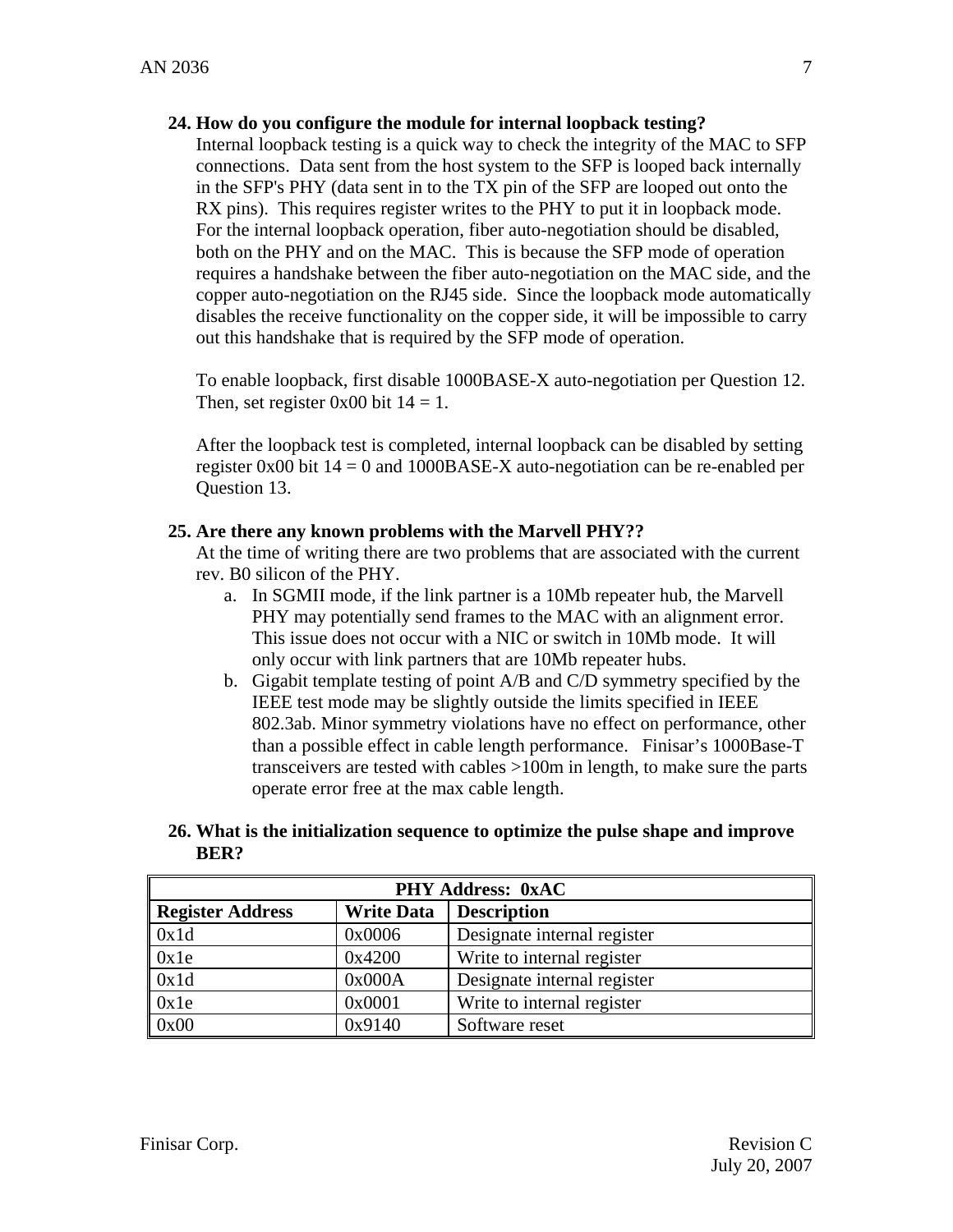## **27. Can the SGMII auto-negotiation be disabled?**

Once the module is in SGMII mode, the SGMII auto-negotiation can be disabled using the register writes shown in the table below.

| <b>PHY Address: 0xAC</b> |                   |                                           |  |
|--------------------------|-------------------|-------------------------------------------|--|
| Register Address         | <b>Write Data</b> | <b>Description</b>                        |  |
| $\vert$ 0x16             | 0x0001            | Select register bank for host system side |  |
| $\vert$ 0x00             | 0x8140            | Turn off auto-negotiation and reset       |  |
| $\vert$ 0x16             | 0x0000            | Return to register bank for cable side    |  |

## **28. When two modules are connected across the serial interface, are there any additional register writes required?**

In this configuration, the data flows from the RD+/- lines of one module to the TD+/- lines of the other module, and vice versa.



**Figure 3:** Connecting two modules across the serial interface

When using the FCxx-8521-3 in 1000BASE-T mode, the 1000BASE-X autonegotiation must be disabled because of the intertwining of the 1000BASE-T and the 1000BASE-X auto-negotiations (see Question 12). Because the resolution of the 1000BASE-T auto-negotiations might result in the modules' having incompatibilities, the abilities of each module should be forced to disable flow control and only enable full-duplex. And, when the 1000BASE-T link is disconnected from one of the modules, the other 1000BASE-T has no way of knowing. The system must handle this situation by monitoring the PHY registers (see Question 18).

When using the FCxx-8520-3 in 1000BASE-T mode in this configuration, each module will link to its partner over the cat 5 cable because the 1000BASE-X autonegotiation is already disabled (see Question 10). Data will pass between the modules without additional register writes. Again, when the 1000BASE-T link is disconnected from one of the modules, the other link has no way of knowing, and